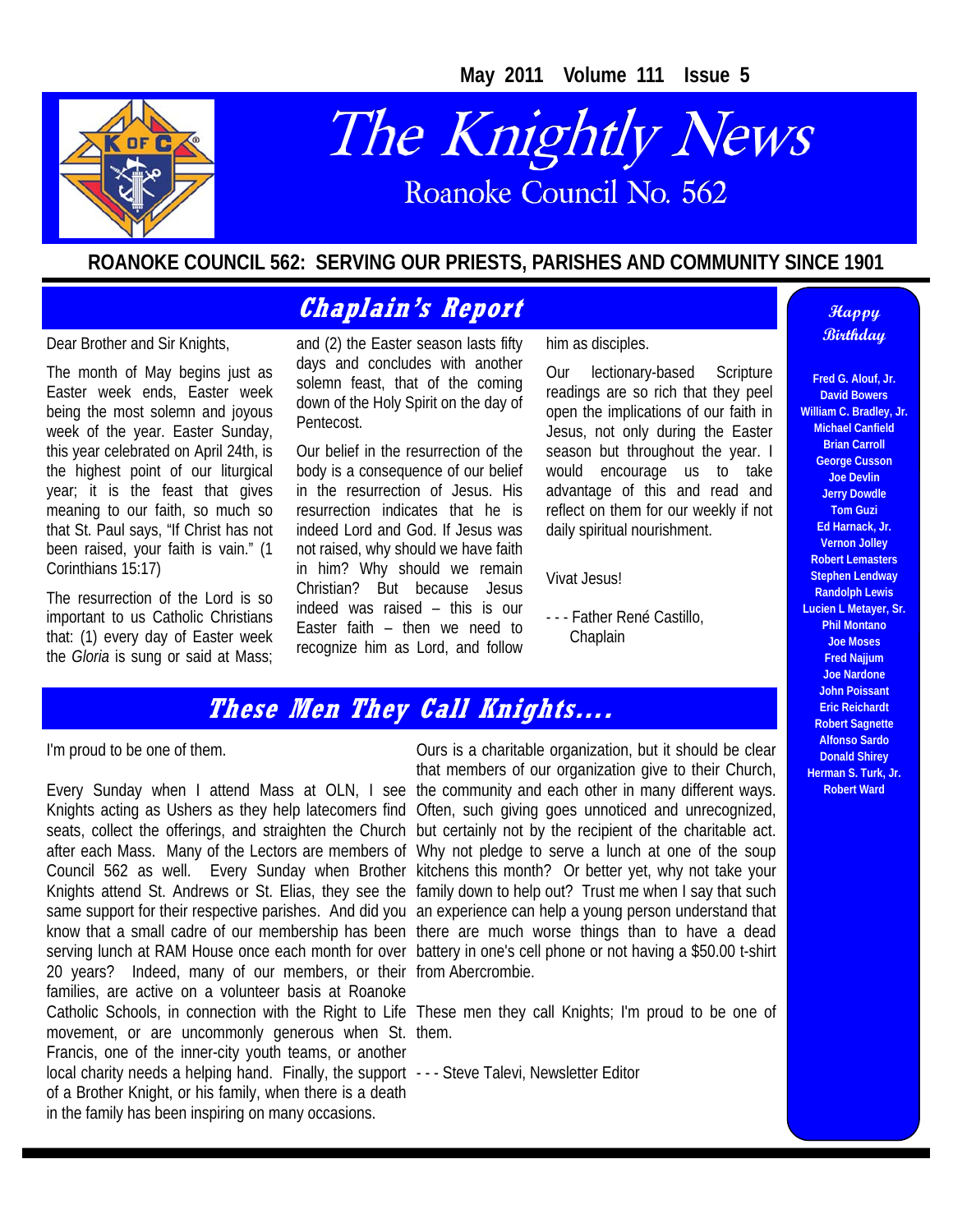#### Volume 111, Issue 5 **Page 2**

| <b>Council Officers</b>             |                                         |          |  |  |  |  |  |
|-------------------------------------|-----------------------------------------|----------|--|--|--|--|--|
| <b>Grand Knight</b>                 | <b>Ted Grochowski</b>                   | 774-1769 |  |  |  |  |  |
| Dep. Grand Knight                   | Karl Kleinhenz                          | 982-8140 |  |  |  |  |  |
| Chaplain                            | Fr. Rene Castillo                       | 343-7744 |  |  |  |  |  |
| Chancellor                          | Matt Duffy                              | 989-6067 |  |  |  |  |  |
| Recorder                            | Stephen Ratliff                         | 774-4796 |  |  |  |  |  |
| Financial Sec.                      | Mike Lazzuri                            | 774-8482 |  |  |  |  |  |
| Treasurer                           | Val Bernys                              | 989-9282 |  |  |  |  |  |
| Lecturer                            | Alex Nelson                             | 774-5079 |  |  |  |  |  |
| Advocate                            | <b>Brian Ripple</b>                     | 776-8285 |  |  |  |  |  |
| Warden                              | Kirk Wright                             | 793-4007 |  |  |  |  |  |
| Inside Guard                        | <b>Ben Clark</b>                        | 293-1023 |  |  |  |  |  |
| Outside Guard                       | Chris Williams                          | 206-2924 |  |  |  |  |  |
| Trustee, 3rd Year                   | Mike Whelan                             | 265-9722 |  |  |  |  |  |
| Trustee, 2nd Year                   | Dave Chopski                            | 344-0901 |  |  |  |  |  |
|                                     |                                         | 989-3708 |  |  |  |  |  |
| Trustee, 1st Year                   | Tom Engl                                |          |  |  |  |  |  |
|                                     | <b>Committee Chairmen</b>               |          |  |  |  |  |  |
| Program Director                    | Karl Kleinhenz                          | 982-8140 |  |  |  |  |  |
| Council Activities                  |                                         |          |  |  |  |  |  |
| <b>Community Activities</b>         | Jan Hodnett                             | 772-4215 |  |  |  |  |  |
| <b>Family Activities</b>            | Kirk Wright                             | 793-4007 |  |  |  |  |  |
| Youth Activities                    |                                         |          |  |  |  |  |  |
| <b>Church Activities</b>            | Matt Duffy                              | 989-6067 |  |  |  |  |  |
| KOVAR                               | Don Feick                               | 774-0187 |  |  |  |  |  |
| Newsletter                          | Steve Talevi                            | 989-1302 |  |  |  |  |  |
| Kitchen                             | Tom Engl                                | 989-3708 |  |  |  |  |  |
| <b>Basketball Tournament</b>        | Paul Yengst                             | 556-8883 |  |  |  |  |  |
| KCIC                                | Karl Kleinhenz                          | 982-8140 |  |  |  |  |  |
|                                     | Joe Devlin                              | 206-2622 |  |  |  |  |  |
| Pool                                | Jim Donckers                            | 345-3902 |  |  |  |  |  |
|                                     | Joe Devlin                              | 206-2622 |  |  |  |  |  |
|                                     | Charlie Aesy                            | 977-3364 |  |  |  |  |  |
|                                     | George Cuadrado                         | 989-1758 |  |  |  |  |  |
| Membership                          | Steve Talevi                            | 989-1302 |  |  |  |  |  |
| Charity                             | Matt Duffy                              | 989-6067 |  |  |  |  |  |
| Grounds                             |                                         |          |  |  |  |  |  |
|                                     |                                         |          |  |  |  |  |  |
| Home Improvements                   | Paul Yengst                             | 556-8883 |  |  |  |  |  |
| House                               | Kirk Wright                             | 793-4007 |  |  |  |  |  |
| Club Room                           | Jim Sullivan                            | 774-7034 |  |  |  |  |  |
| Ceremonials                         | Don Feick                               | 774-0187 |  |  |  |  |  |
| Pro Life                            | George Palmerio                         | 343-6451 |  |  |  |  |  |
| Canfield Scholarship                | Jim Sullivan                            | 774-7034 |  |  |  |  |  |
|                                     | <b>Grand Knight</b>                     | 774-1769 |  |  |  |  |  |
|                                     | <b>Bob Canfield</b>                     | 774-7554 |  |  |  |  |  |
|                                     | Val Bernys                              | 989-9282 |  |  |  |  |  |
|                                     | Mike Gibson                             | 989-4980 |  |  |  |  |  |
| RC School Board Rep.                | Dan Zipfel                              | 334-1326 |  |  |  |  |  |
| OLN Parish Rep.                     | Don Feick                               | 774-0187 |  |  |  |  |  |
| St. Elias Parish Rep.               | Jim Donckers                            | 345-3902 |  |  |  |  |  |
| St. Andrews Parish Rep. Bobby Ellis |                                         | 366-5102 |  |  |  |  |  |
| <b>Council Home Rentals</b>         | <b>Bobby Ellis</b>                      | 366-5102 |  |  |  |  |  |
| Insurance Rep.                      | Ken Bagnasco                            | 986-0391 |  |  |  |  |  |
| <b>Retention Committee</b>          | <b>Bill DeBerry</b>                     | 343-7849 |  |  |  |  |  |
|                                     | Dick Sparks                             | 563-1387 |  |  |  |  |  |
|                                     | <b>Steve Talevi</b>                     | 989-1302 |  |  |  |  |  |
|                                     | IN CASE OF ILLNESS NEED OP DEATH DLEASE |          |  |  |  |  |  |

#### **IDEATH, PLEASE NOTIFY ONE OF THE FOLLOWING:**

| <b>Grand Knight</b> | 776-8681 |  |
|---------------------|----------|--|
| Chaplain            | 343-7744 |  |
| Financial Sec.      | 774-8482 |  |
|                     |          |  |

#### **562 COUNCIL HOME**  3136 Harris Street, Roanoke, VA 24015 Mail: PO Box 715, Roanoke, VA 24004 Phone: 540-774-8296 www.kofc562.org Business Meeting 1st Monday of Month—7:30pm Social Meeting 3rd Monday of Month—6:30pm

## **Program Chairman's Report**

Thanks to all who helped with the Fish Fries! The first one was fairly well attended, although we would have liked to have had more Brothers and their families attending the second Fish Fry, but for those who came to both, a good time was had.

KOVAR is the big activity for the month of May. Please support Don Feick and the team captains. If you have signed up for a time slot, please show up; we are ALL counting on YOU! If you have not yet signed up for a slot, call Don and volunteer. This is an activity that not only raises funds for a very worthy cause, but gives the Knights visibility in the community.

Upcoming events in June include Clergy Night, Membership Appreciation Knight at a Salem Red Sox game, and the ever-popular Past Grand Knights' Dinner (everyone is invited to the latter event, not just PGKs). Watch for more information in the next newsletter.

Sunday, May 8<sup>th</sup> is Mother's Day. Remember to thank your wife for supporting your participation in the Knights of Columbus. Monday, May  $30<sup>th</sup>$  is Memorial Day. Please remember our veterans who gave their lives for our country, and have a safe and enjoyable weekend.

- - - Karl Kleinhenz, Program Chairman

## **Right to Life**

**VICTORY ALERT!** Lives saved! Thanks to efforts by the Virginia Catholic Conference grassroots advocates, and other pro-life groups, on April 6, the General Assembly passed prolife amendment to regulate abortion-on-demand in new health plan exchange. Read more at www.vacatholic.org

- - - George Palmerio, Right to Life Chairman

## **Nominating Committee**

Brother Brian Ripple is Chairman of the Nominating Committee, and he is serving with Brothers Bobby Ellis and Mike Lazzuri. Any member in good standing (and who has earned the rank of Third Degree or higher) who is interested in an Officer's position in Roanoke Council 562 should contact Brothers Ripple (776-8285), Ellis (366-5102) or Lazzuri (774-8482).

- - - Brian Ripple, Nominating Committee Chairman

### **Motion**

That the remaining funds (raised by last year's Council Basketball Tournaments) budgeted in the Youth Activities line item be disbursed to our youth sports recreation league partners, the South City Knights.

- - - Paul Yengst, Basketball Tournaments Chairman



*Monday, May 30th Memorial Day*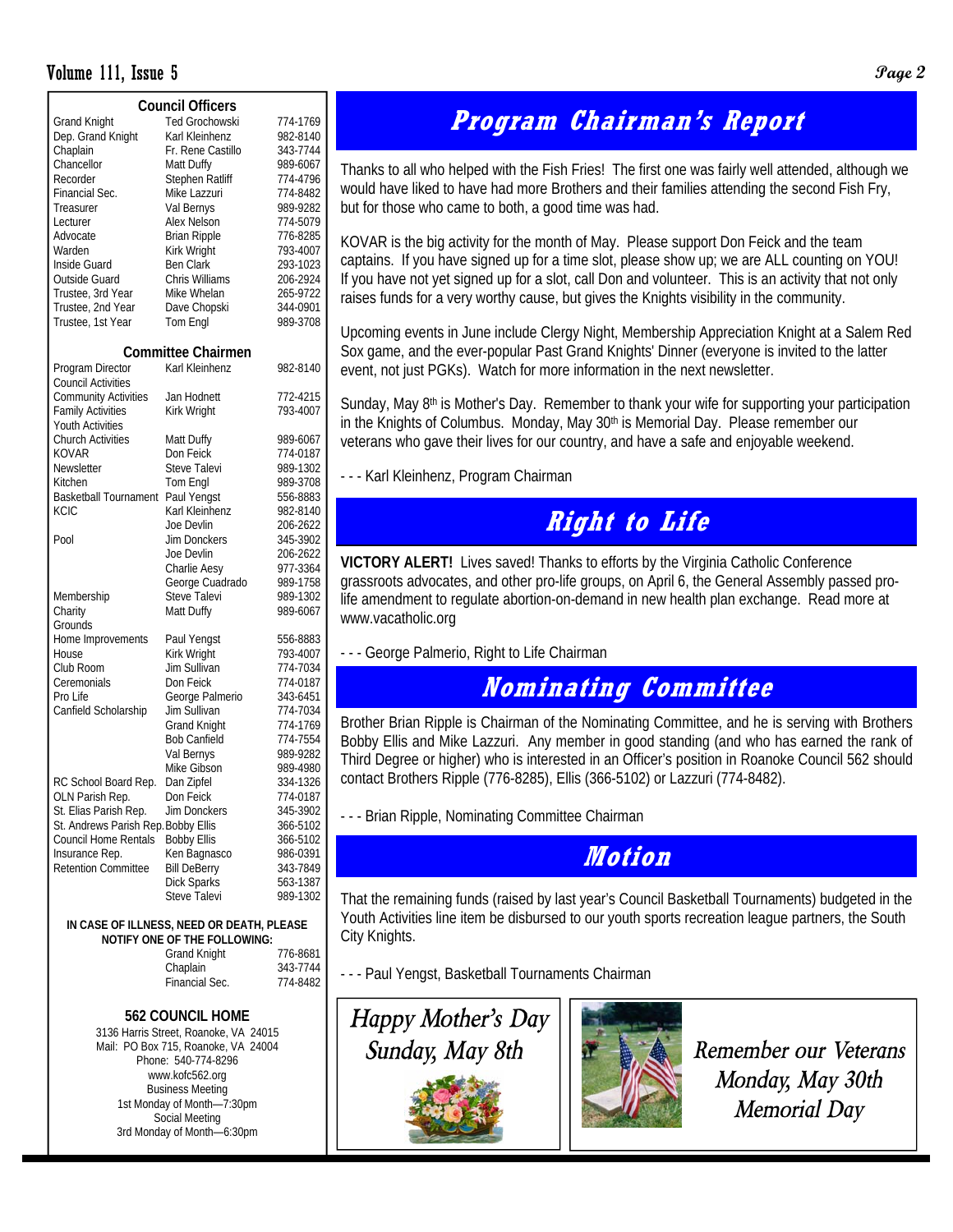#### Volume 111, Issue 5 **Page 3**

### **Fourth Degree News**

May Meeting Location – St. Patrick's in Lexington**:** On Monday, May 23, our Fourth Degree meeting will be held in the Social Hall at St. Patrick's Church located at 221 West Nelson Street in Lexington. Please contact Faithful Navigator Brian Ripple at 776- 8285 or Ripple562@aol.com and let him know whether you'll be coming. This will help our Sir Knights who are hosting make the right amount of food.

Elections**:** Also, on Monday, May 23, the Assembly will be electing officers for the 2011 – 2012 fraternal year: Faithful Navigator— Brian Ripple; Faithful Captain—Dan McBride; Faithful Pilot—Kirk Wright; Faithful Admiral—James Brown; Faithful Comptroller— Harry Cheney; Faithful Purser—Dick Sparks; Faithful Scribe— Michael Lazzuri; Faithful Inner Sentinel—Robert Hoffman; Faithful Outer Sentinel—David Johnson; 3 Year Trustee—Bob Danfield

- - - Brian Ripple, Faithful Navigator

## **KOVAR READY TO ADD "TEEN" TEAM!**

Council 562 is adding a "Teen" Team this year. PGK Bob Canfield and Don Feick will be looking for sons, daughters, grandsons, granddaughters, nieces, nephews, neighbor's kids and any other young people from about 10 to 18ish years of age to fill out a new team to pass out Tootsie Rolls and raise funds for KOVAR.

The site has been set up at the Kroger store on Peters Creek Road for Friday, May 20, and Saturday, May 21. The idea, which was put forward by PSD Bill DeBerry, is based on the fact that donors in the past have responded much more enthusiastically to the children of our Brother Knights.

The teens will be paired with Knights and their wives to ensure safety of the children. Bob and Don will be trying to contact Brothers who have children or possible grandchildren. They ask that you contact them if you know of children who would like to help out on this Team of Teens. Please contact Brothers Bob ( 774- 3036) or Don (774-0187 or 397-3458).

Remember that there are our other great teams who are looking for volunteers. George Cusson (977-2944) is at Kroger Vinton. Kroger Towers is being run by PGK Jim Donckers (345-3902) while PSD Bill Howard (989-9399) is back at Kroger Cave Spring Corners with his team. PGK Mike Whelan (265-9722) is putting his team together to cover Sam's Club. Finally, Don Feick will field a team at the new Super WalMart on Route 220. Call any of these Captains if you aren't on a team yet. Your wives, children and other family and friends are welcome on these teams, too!

## **Membership Report**



Order. Pizza, soda and other 562; they truly are! beverages were enjoyed Feick had installed, and the only be wa15iting to be asked. difference was eye-popping.

Special thanks to the Degree Team for their cooperation in agreeing to

On Saturday, April 2, Council 562 put on a Degree at the last minute. held a First Degree at the Council Those guys on our Degree Team, Home at which three new members from the time that they were led by (Dave Callahan, Bob Lewis and Bill Howard and Wayne Stump, are Joe Harilla) were inducted into our the cream of the crop in Council

immediately after. The Degree was If you have a friend at Church who our first opportunity to see in action is not a member, why not put a the lights Brothers Yengst and Form 100 in his hand? He may

> - - - Steve Talevi, Membership Chairman

- - - Don Feick, KOVAR Chairman **1998 1998 1998 12** *Ms often as you did it for one of my least brothers, you did it for me." - -*- Matthew 25:40